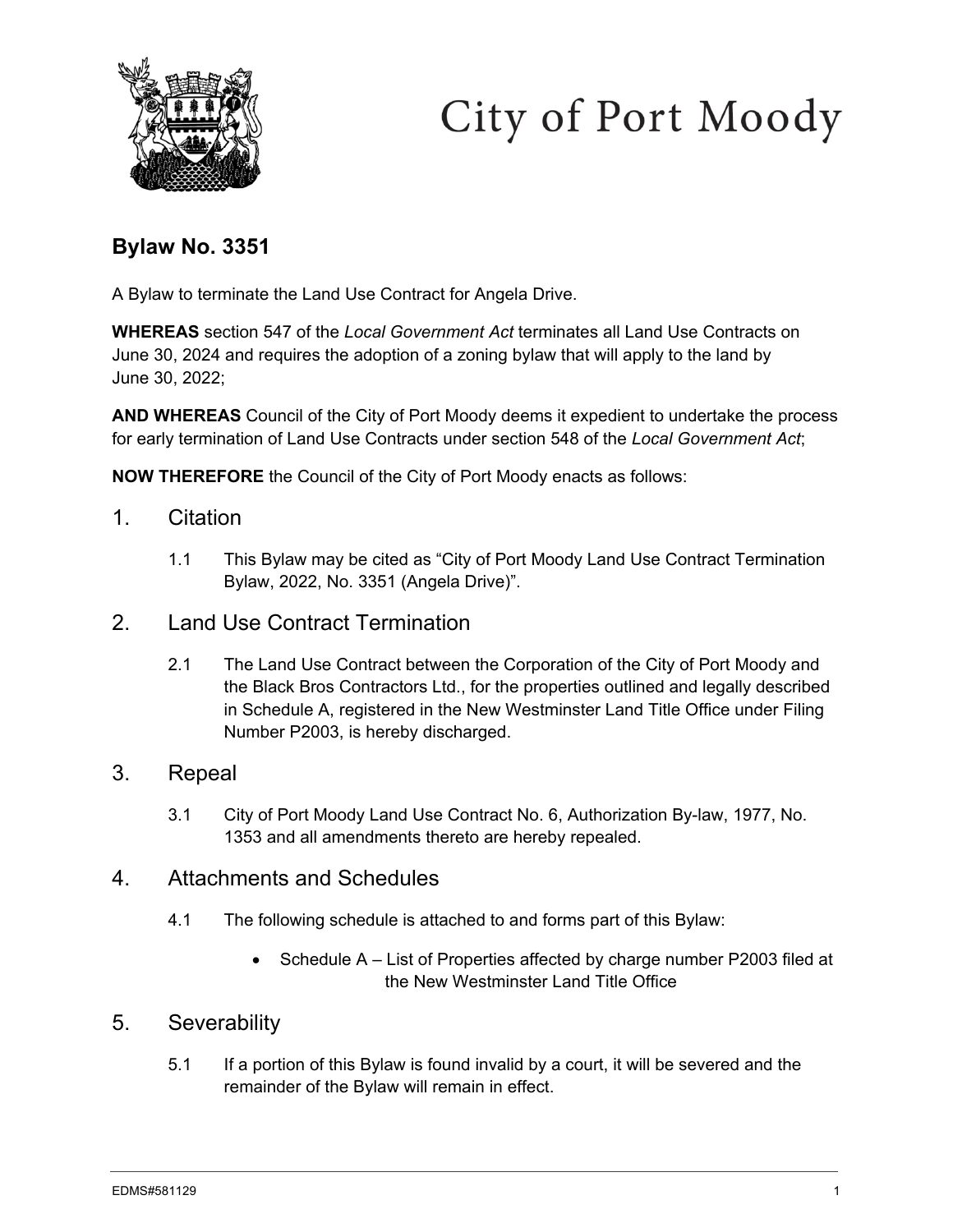### 6. Effective Date

6.1 This Bylaw shall come into effect one year after the date of adoption.

**Read a first time** this 10<sup>th</sup> day of May, 2022.

Read a second time this 10<sup>th</sup> day of May, 2022.

**Public Hearing held this \_\_ day of \_\_\_\_\_\_\_\_\_\_\_, 2022.** 

**Read a third time this \_\_ day of \_\_\_\_\_\_\_\_\_\_, 2022.** 

**Adopted** this <u>day of 3022</u>.

R. Vagramov Mayor

D. Shermer Corporate Officer

I hereby certify that the above is a true copy of Bylaw No. 3351 of the City of Port Moody.

D. Shermer Corporate Officer